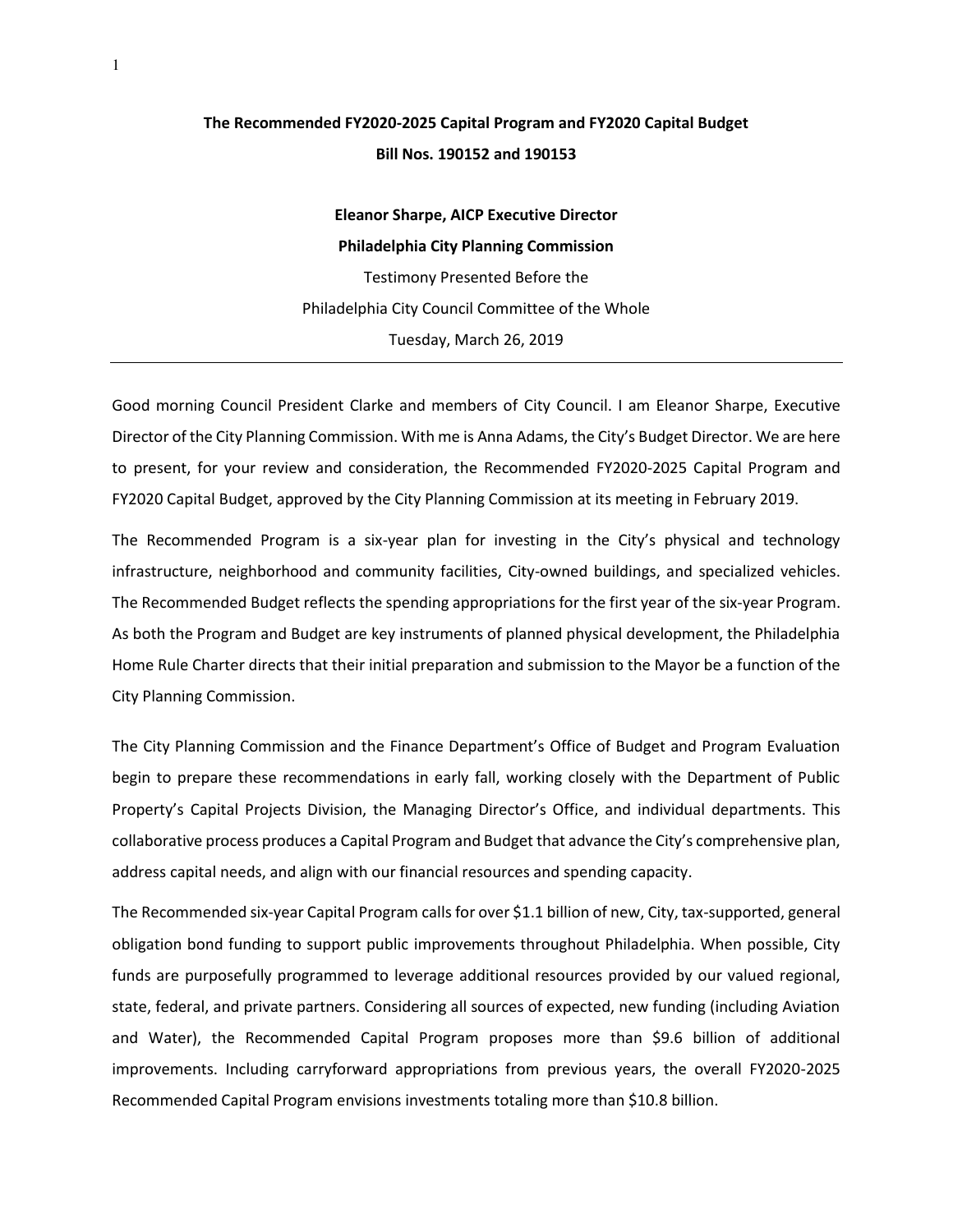For FY2020 alone, the Recommended Capital Budget calls for \$194.1 million of new, general obligation bond funding. This is twenty million more than the \$174.0 million appropriated by Council for the FY2019 Capital Budget, and it would continue the City's steady progress to boost capital investment. The City's financial constraints prevent the City from issuing larger amounts of debt, as the debt issuance would raise the City's fixed costs above the current levels. The Capital Budget would support new general obligation bond funding for 16 of the 19 departments that rely on general obligation dollars for at least part of their capital investments. This includes funding in FY2020 for new voting machines. The Recommended Capital Budget also reflects better integration between departments' operating and capital budgets.

The projects included in the Recommended Capital Program and Budget complement the Mayor's priorities to invest in safety and justice, inclusive growth, and quality government services.

## Public Safety and Justice

More than 25 percent of the recommended City-supported general obligation borrowing for FY20 is directly related to departments and facilities that help ensure public safety and justice. Additional appropriations for capital investments are also recommended from the Operating Budget. Highlights include:

- Fire Facilities Nearly \$4 million is recommended in FY20 for ongoing improvements to Fire Department facilities. \$6.8 million will be made available to purchase fire-fighting and EMS vehicles.
- Police New Facilities and Renovations More than \$23 million is recommended in the budgets for the Police Department and the Office of Innovation and Technology (OIT) to support the construction and outfitting of new and renovated Police facilities.
- Health Facility Renovations The FY20 Capital Budget includes \$800,000 toward improvements at district health centers.
- MDO Office of Emergency Management The Capital Budget includes \$2.75 million of new funds, combined with carryforward funds, for more than \$18 million to co-locate the OEM at the new Philadelphia Public Safety Building.
- Office of Homeless Services Facility Renovations \$1 million is recommended in FY20 for ongoing interior and exterior improvements to City-owned shelters and personal care facilities.
- Parks and Recreation Life Safety Improvements \$600,000 is budgeted in FY20 for fire alarm, security system, and lighting improvements at neighborhood parks and recreation facilities, in addition to the Rebuild investments, discussed below.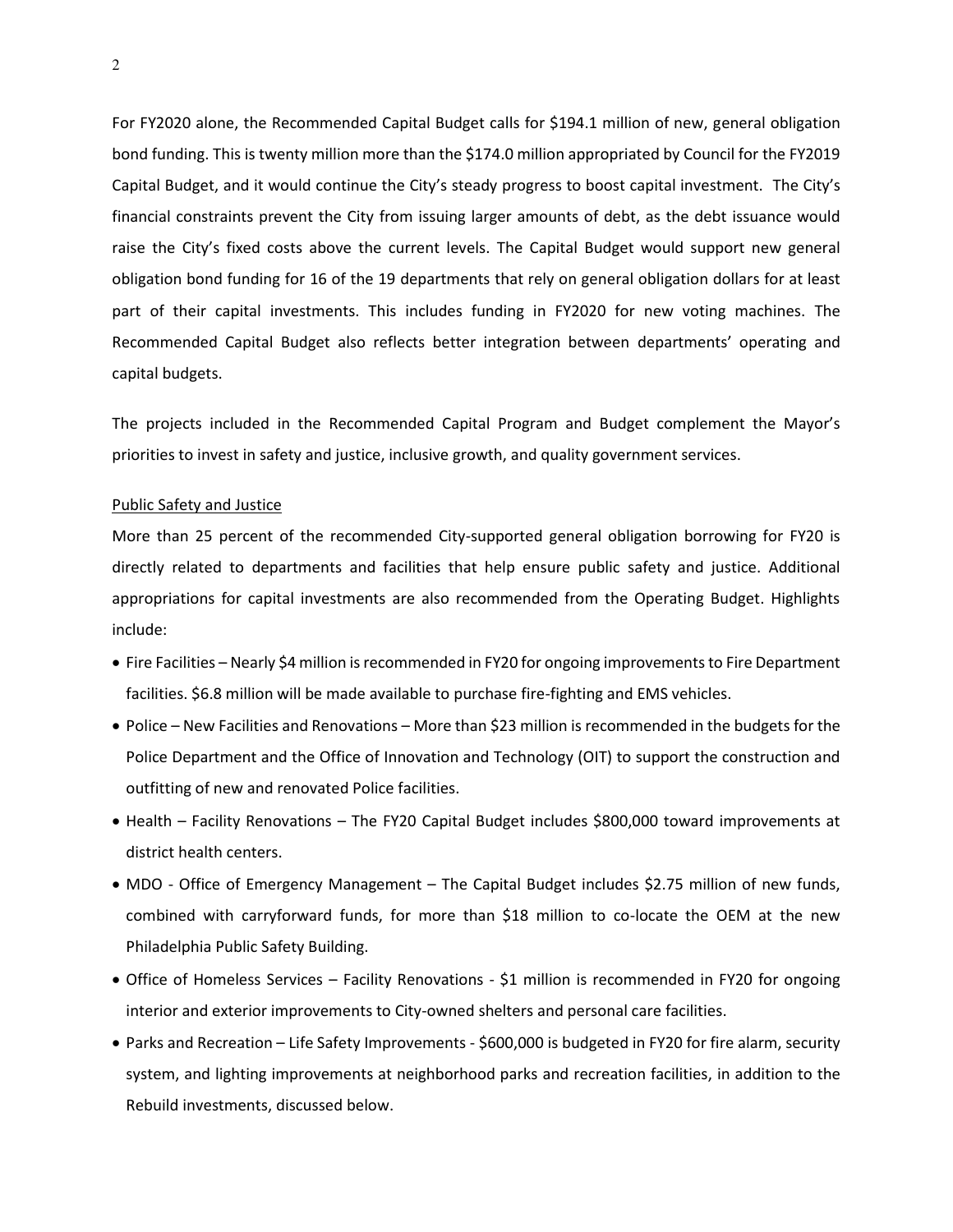- Prisons Renovations \$2 million of operating revenue (CR) funding will be provided to finish out the construction of the PICC roof project.
- Public Property Buildings and Facilities More than \$7.5 million in City tax-supported funds and \$8.5 in operating revenue is budgeted in FY20 for improvements to building systems, elevators, payroll and environmental remediation.
- Streets Improvements to City Highways, and Traffic Control Investments in Roosevelt Boulevard, improved traffic signals, and Vision Zero total more than \$6 million in FY20.

## Inclusive Growth

Recommended investments to support expanded access to opportunity for City residents include projects in Streets, Commerce, Free Library, MDO, Parks and Recreation, and Transit.

- Streets and Bridges The FY20 Capital Budget calls for \$27.9 million in City tax-supported funds for the reconstruction and resurfacing of City streets and the construction of accessible ramps. Over \$200 million is included in the Capital Program to improve City streets. This is the single largest investment in the FY20-FY25 Capital Program and will ensure that the City attains and sustains a state of repair that allows workers, residents, and visitors to reliably and safely access their destinations. An additional \$2.8 million in City tax-supported funds is slated for bridge reconstruction and improvements.
- Commerce Neighborhood Commercial Corridors Using previously appropriated City funds totaling nearly \$11.6 million, the Commerce Department will continue to implement a program of physical site improvements to enhance the competitiveness of neighborhood and community-serving commercial corridors. Corridor project funding from the City is coordinated with additional funding from state, regional, and private sources.
- Commerce Industrial Land Redevelopment The FY20 Capital Budget appropriates \$17 million in revolving funds for the Industrial Land Bank of the Philadelphia Industrial Development Corporation (PIDC). The land bank acquires and improves industrially-zoned parcels to create new jobs and increase tax revenues. Parcels are targeted within identified districts appropriate for new industrial and industrially-related employers.
- MDO Bike Share Infrastructure The City's bikeshare program, Indego, has made significant investments in underserved communities and has made equity a cornerstone of its mission. The program is regarded as a role model for the equitable implementation of bike share across the country and internationally. Funds are included to match grants that will support the expansion of the Indego system to serve additional neighborhoods.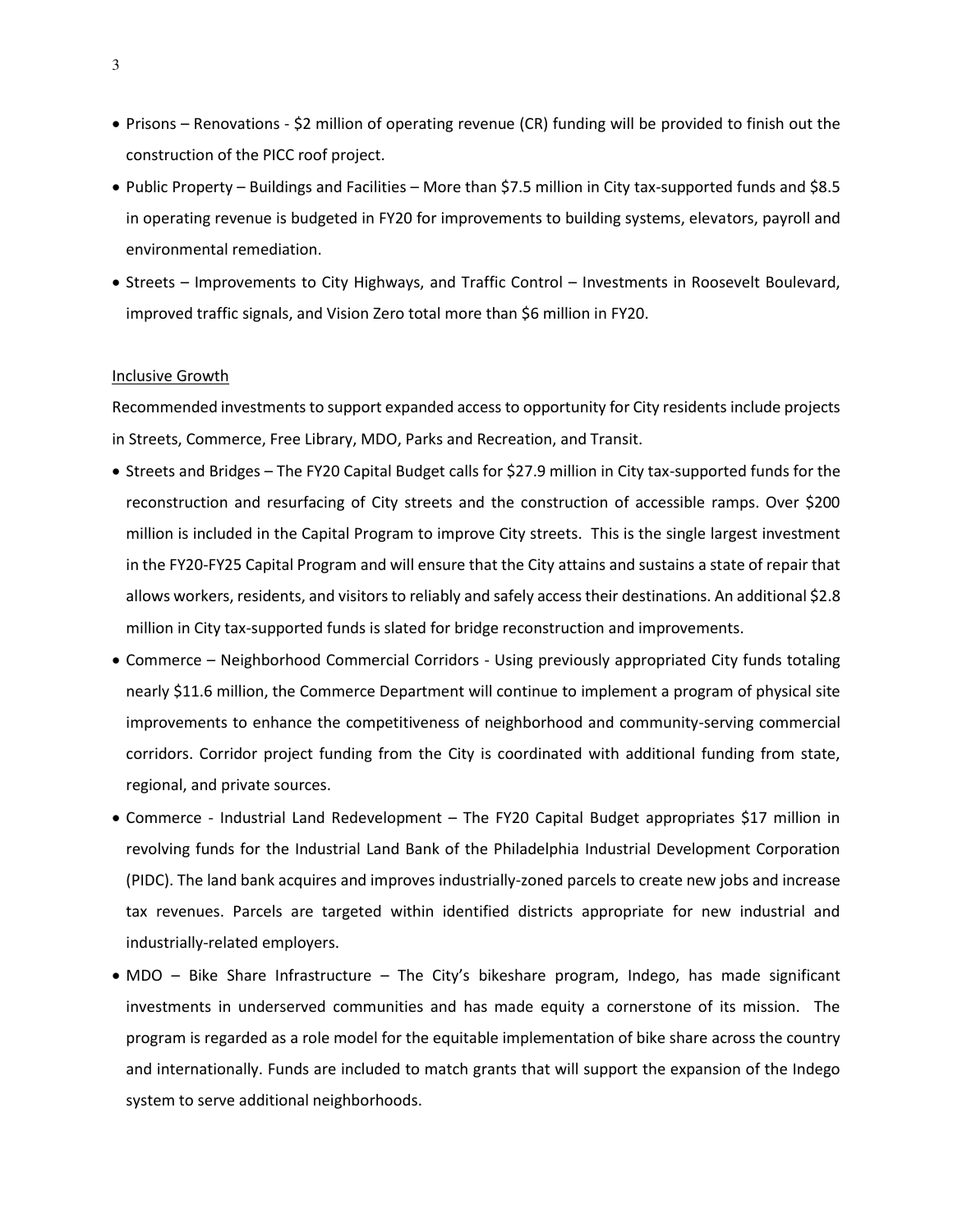- Rebuild The FY20 Capital Budget devotes a total of \$8 million toward the City's multi-year commitment of \$48 million for the Rebuilding Community Infrastructure (Rebuild) initiative for selected Philadelphia parks, recreation centers, and libraries. \$7 million is for facilities of Philadelphia Parks and Recreation (PPR) and \$1 million is for branches of the Free Library. Sites in high-need communities are given high priority, and projects are designed to promote workforce development and participation by small and minority/women owned businesses.
- Transit The Southeastern Pennsylvania Transit Authority (SEPTA) has proposed a program of investments totaling nearly \$287 million in FY20. Projects will improve basic transit infrastructure, vehicles, communications, and payment technologies, providing improved reliability and safety for Philadelphia riders needing to access services and opportunities throughout the city and region. The City's contribution to SEPTA's investment would be \$4.6 million and is a required match for state and federal funding.

## Quality Government Services

In addition to the investments highlighted above, the Recommended Capital Program and Budget proposes other important investments to address deferred maintenance and to keep the City's facilities in a state of good repair. Highlights include:

- Aviation The Division of Aviation manages both Philadelphia International Airport (PHL) and Northeast Philadelphia Airport (PNE). The FY20 Capital Budget envisions \$487 million in self-sustaining, federal, state, and private investments on airfield and terminal assets, acquisitions and improvements outside the immediate terminal areas, and other aviation services.
- Fleet More than \$11 million is recommended in FY20 for the purchase of new, capital-eligible vehicles for Fire, Streets, and various other departments. The purchase of specialized fire apparatus, EMS vehicles, trash compactors, construction equipment, and grounds maintenance equipment is essential to replace outdated apparatus, ensure vehicle availability and to manage personnel overtime.
- Office of Innovation and Technology (OIT) The FY20 Capital Budget recommends roughly \$28 million of new City, tax-supported funding to implement planned improvements to Citywide and departmental applications, communications systems, and computer network stabilization and enhancement.
- Office of Sustainability With funds from prior years and revenue from energy rebates, the Office of Sustainability will continue to invest in energy efficiency equipment and controls to reduce city government's energy costs, consumption, and carbon footprint. Investments will help implement the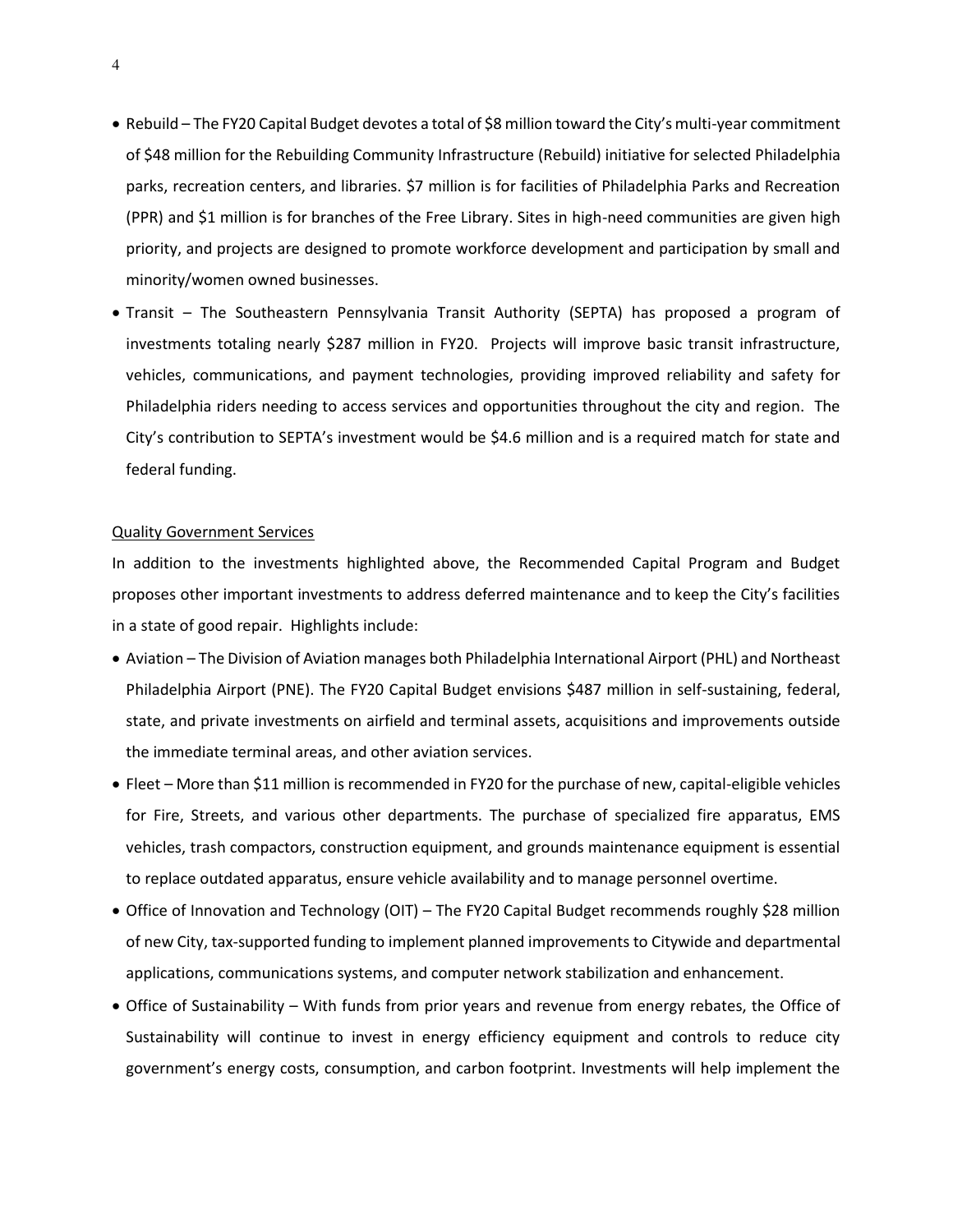City's new Municipal Energy Master Plan. The City is undertaking a guaranteed energy savings agreement (GESA) project at the Philadelphia Museum of Art.

- Parks and Recreation In addition to fire alarm, security, and lighting improvements, the Capital Budget provides more than \$4 million to continue the stabilization of park infrastructure and facilities that serve citywide needs. Priority is given to restoration or modernization projects for which Parks and Recreation has successfully obtained private and state grants.
- Records The FY20 Capital Budget includes the phased purchase of new printers to enable the Central Duplicating unit of the Records Department to cost-effectively meet anticipated printing demands from the many City departments it serves.
- Sanitation The Sanitation Program of the Streets Department will receive \$2.5 million in FY20 to upgrade the Northwest Transfer Station in Roxborough. Improvements are estimated to yield a significant return on investment due to reduced costs for overtime, maintenance, and waste disposal. By increasing capacity and reliability, Sanitation will be able to handle a higher volume of material more efficiently.
- Water The FY20 Capital Budget includes more than \$700 million in new and prior-year self-sustaining, federal, state, and other funds for Philadelphia Water Department (PWD) investments in drinking water treatment and conveyance, waste collection and treatment, meter replacement, and stormwater management.

We are pleased to propose these significant investments, but we know they do not include all the projects that departments requested, nor do they include everything envisioned in department master plans and facility plans. The amount of recommended new spending in this year's Capital Program and Budget *is* limited, in part to ensure that City departments continue to spend down or reprogram prior year, carryforward funds before the City incurs new, tax-supported debt. Departments have made progress on this, as the amount of carryforward dollars calculated for FY2020 is significantly less than in FY2019.

We also need to keep an eye on Philadelphia's ratio of debt service to total expenses, especially considering recent and planned, complementary borrowings such as for the Rebuild initiative, housing programs, energy conservation, and a Fire Department logistics center. Increasing City borrowing means increasing debt service and fixed costs, reducing the City's budgetary flexibility and potentially impacting the City's bond rating,